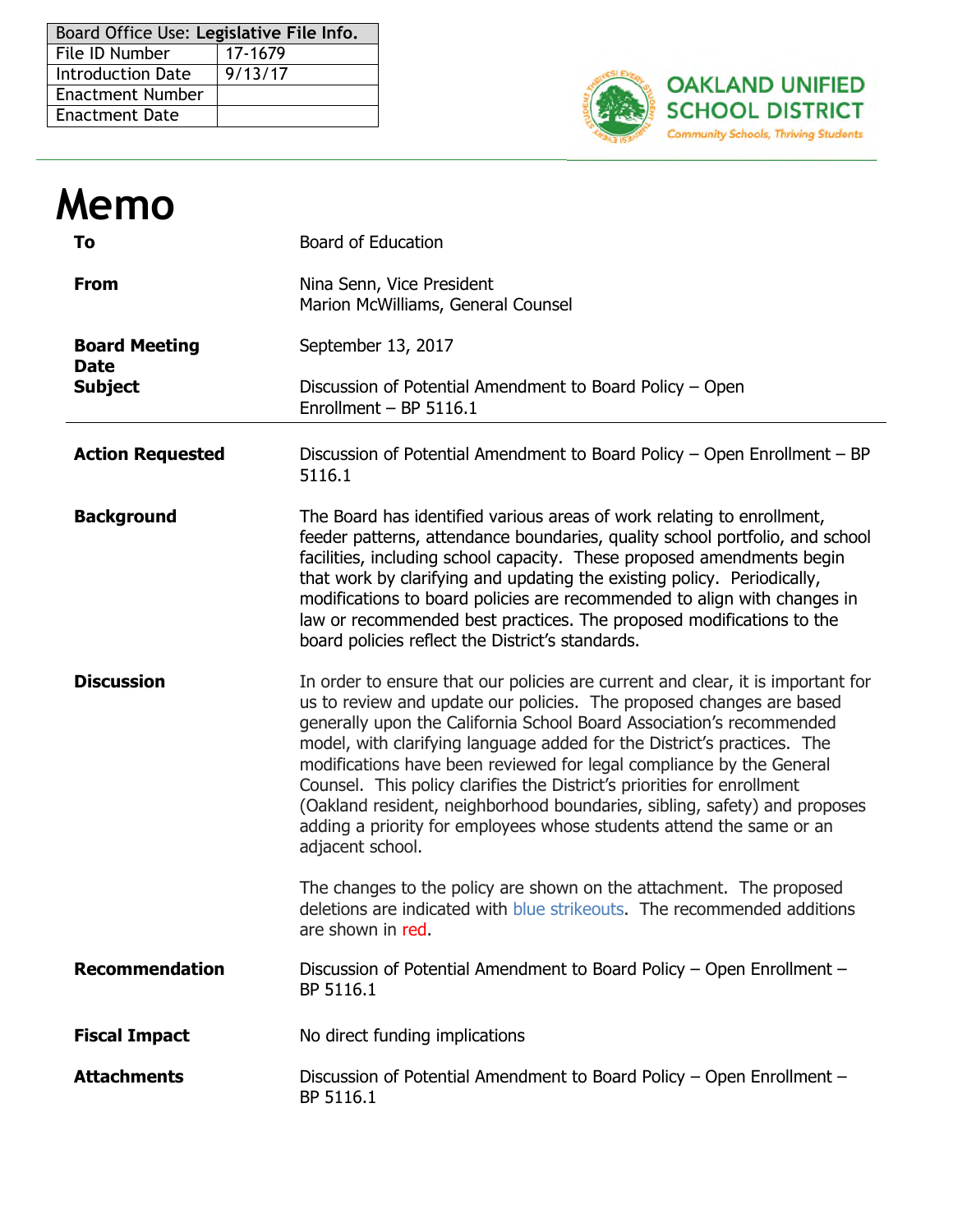Draft for Discussion Purposes Board Policy BP 5116.1 **Students** 

## **I. Open Enrollment**

The Governing Board desires to provide enrollment options that meet the diverse needs and interests of District students and parents/guardians, while also maximizing the efficient use of District facilities. The Superintendent or designee shall establish procedures for the selection and transfer of students among district schools in accordance with law, Board policy, and administrative regulation. The Board shall annually review this policy. (Education Code 35160.5, 48980)

The Superintendent or designee shall calculate each school's capacity in a non-arbitrary manner using student enrollment and available space. (Education Code 35160.5) In order to ensure that priorities for enrollment in district schools are implemented in accordance with law, applications for Open Enrollment shall be submitted timely within the District's Open Enrollment Options window which is typically between early December and mid-January of the school year preceding the school year for which the transfer is requested and can be found on the District's website at https://www.ousd.org/enroll or by calling the District's Welcome Center at at 510-273- 1600.

Enrollment decisions shall not be based on a student's academic or athletic performance, except that existing entrance criteria for specialized schools or programs may be used provided that the criteria are uniformly applied to all applicants. Academic performance may be used to determine eligibility for, or placement in, programs for gifted and talented students. (Education Code 35160.5)

(cf. 6172 - Gifted and Talented Student Program)

## **II. Neighborhood School Priority**

Attendance boundaries are established by the Governing Board. A family's permanent residence falls within the geographic boundaries of an elementary, middle and high school within the District, and these schools are referred to as the "neighborhood schools" for that location. The neighborhood schools for a particular residential address can be found at https://www.ousd.org/schoolfinder or by calling the District's Welcome Center at 510-273-1600. No student shall be displaced from his or her neighborhood school by another student transferring from outside the neighborhood school/ attendance boundary area. (Education Code 35160.5) (cf. 5116 - School Attendance Boundaries)

## **III. Intra-District Transfers Outside Neighborhood Schools**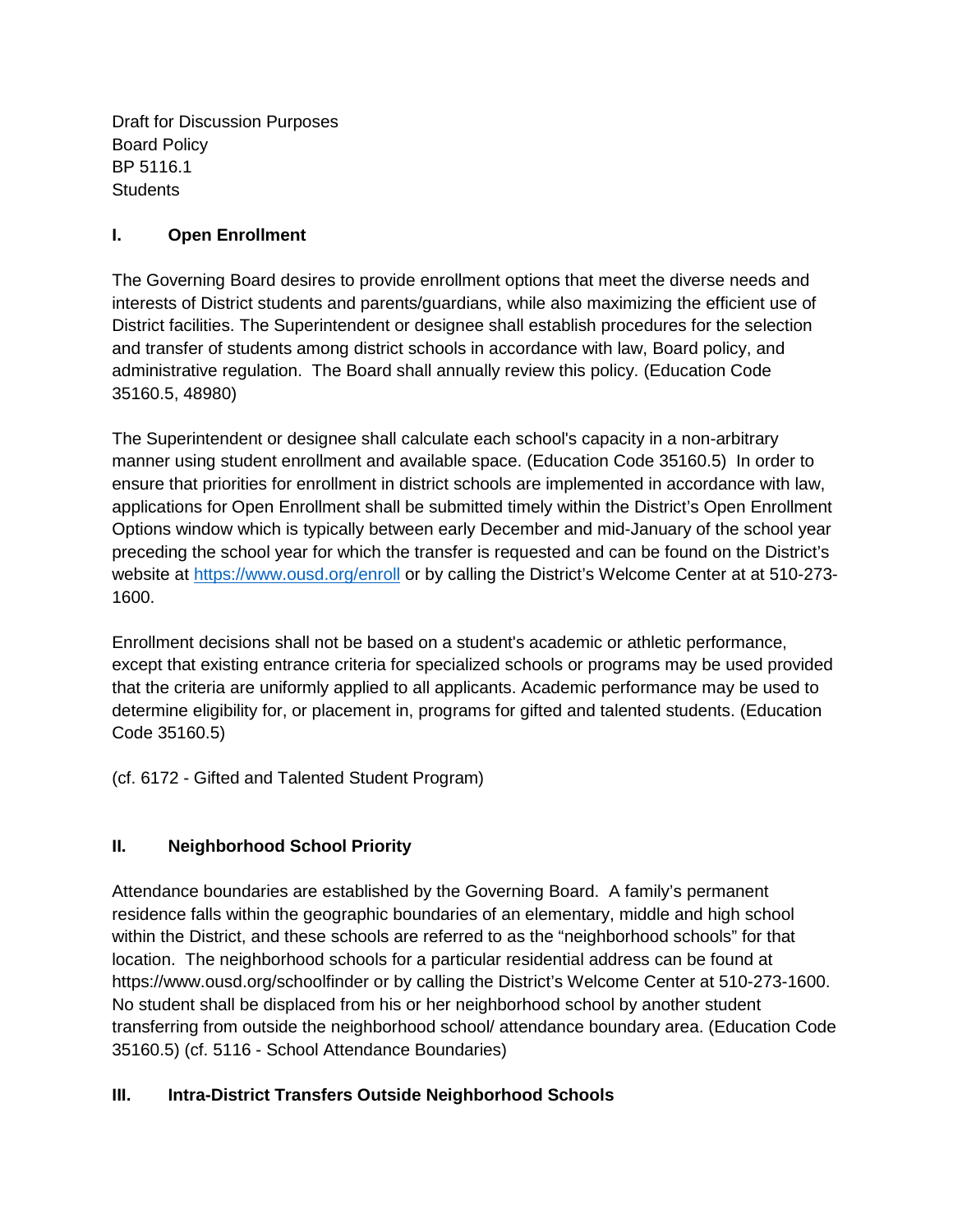The parents/guardians of any student who resides within District boundaries may apply to enroll their child in any District school, regardless of which schools are identified as their "neighborhood schools" or the location of their residence within the district. (Education Code 35160.5) The Superintendent or designee shall grant priority to any District student to attend another District school outside of his/her attendance area as follows:

# A. **FAMILY PRIORITIES**

1. In recognition of the Governing Board's stated policy goal of keeping families and siblings together, siblings of students who are enrolled in the school and who will be enrolled in the school concurrently with their sibling in the same school the following year. (Education Code 35160.5)

2. Any student whose parent/guardian is assigned to aschool, school physically adjacent or school on the same campus as his/her primary place of employment

# **B. SAFETY TRANSFERS**

These priorities ensure that students may transfer out of their neighborhood school to a different District-school under the circumstances listed below. Although a family's school preferences will be considered in selecting a school, these priorities do not guarantee a particular school.

1. Any student enrolled in a district school designated by the California Department of Education as "persistently dangerous" (20 USC 7912; 5 CCR 11992) (cf. 0450 - Comprehensive Safety Plan)

2. Any student who is a victim of a violent crime while on school grounds (20 USC 7912)

3. Upon a finding that special circumstances exist that might be harmful or dangerous to the student in the current attendance area. Special circumstances include, but are not limited to, threats of bodily harm or threats to the emotional stability of the student. Any such student may transfer to a district school that is at capacity and otherwise closed to transfers. To grant priority under these circumstances, the Superintendent or designee must have received either: (Education Code 35160.5) (a.) A written statement from a representative of an appropriate state or local agency, including, but not necessarily limited to, a law enforcement official, social worker, or a properly licensed or registered professional such as a psychiatrist, psychologist, or marriage and family therapist or (b.) A court order, including a temporary restraining order and injunction

# **C. Prioritization In High-Demand Schools**

In some circumstances, the number of students seeking to enroll in a school will exceed the available space in the school. Students with a parent/guardian with a permanent residence within the City of Oakland shall have priority over non-residents.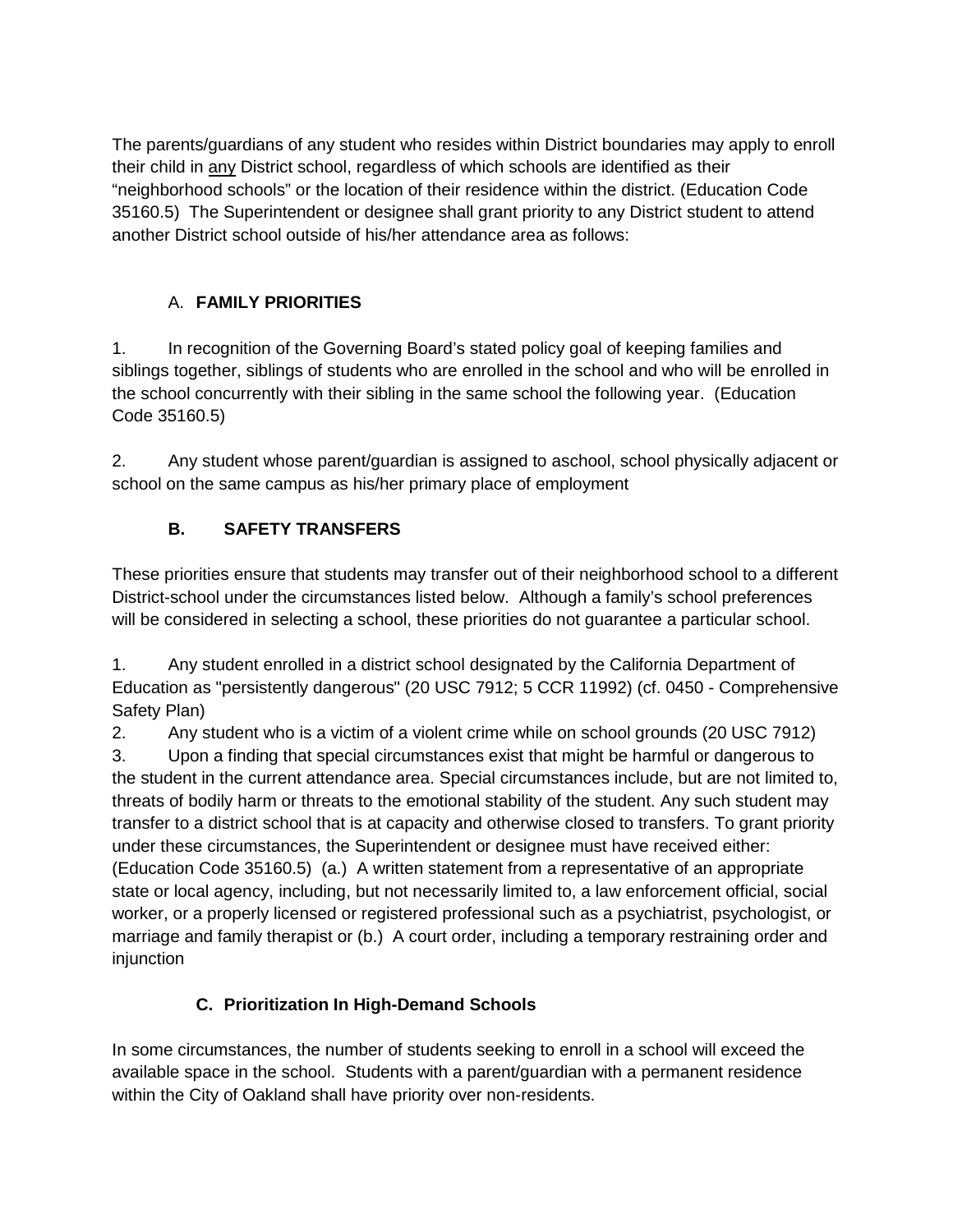### **IV. Lottery**

All other enrollment requests into District schools shall be subject to a lottery. Except for priorities listed above (neighborhood, family, safety transfer ensuring an alternative placement, Oakland residency), the Superintendent or designee shall use a random, unbiased selection process to determine who shall be admitted whenever the school receives admission requests that are in excess of the school's capacity. (Education Code 35160.5)

Legal Reference: EDUCATION CODE 200 Prohibition against discrimination 35160.5 District policies; rules and regulations 35291 Rules 35351 Assignment of students to particular schools 46600-46611 Interdistrict attendance agreements 48200 Compulsory attendance 48204 Residency requirements for school attendance 48300-48316 Student attendance alternatives, school district of choice program 48350-48361 Open Enrollment Act 48980 Notice at beginning of term CODE OF REGULATIONS, TITLE 5 11992-11994 Definition of persistently dangerous schools UNITED STATES CODE, TITLE 20 6311 State plans 7912 Transfers from persistently dangerous schools COURT DECISIONS Crawford v. Huntington Beach Union High School District, (2002) 98 Cal.App.4th 1275 ATTORNEY GENERAL OPINIONS 85 Ops.Cal.Atty.Gen. 95 (2002)

Management Resources: CALIFORNIA DEPARTMENT OF EDUCATION PUBLICATIONS Public School Choice FAQs Every Student Succeeds Act 2016-17 School Year Transition Plan, April 2016 U.S. DEPARTMENT OF EDUCATION PUBLICATIONS Transitioning to the Every Student Succeeds Act (ESSA): Frequently Asked Questions, rev. May 4, 2016 Unsafe School Choice Option, May 2004 WEB SITES CSBA: http://www.csba.org California Department of Education: http://www.cde.ca.gov U.S. Department of Education: http://www.ed.gov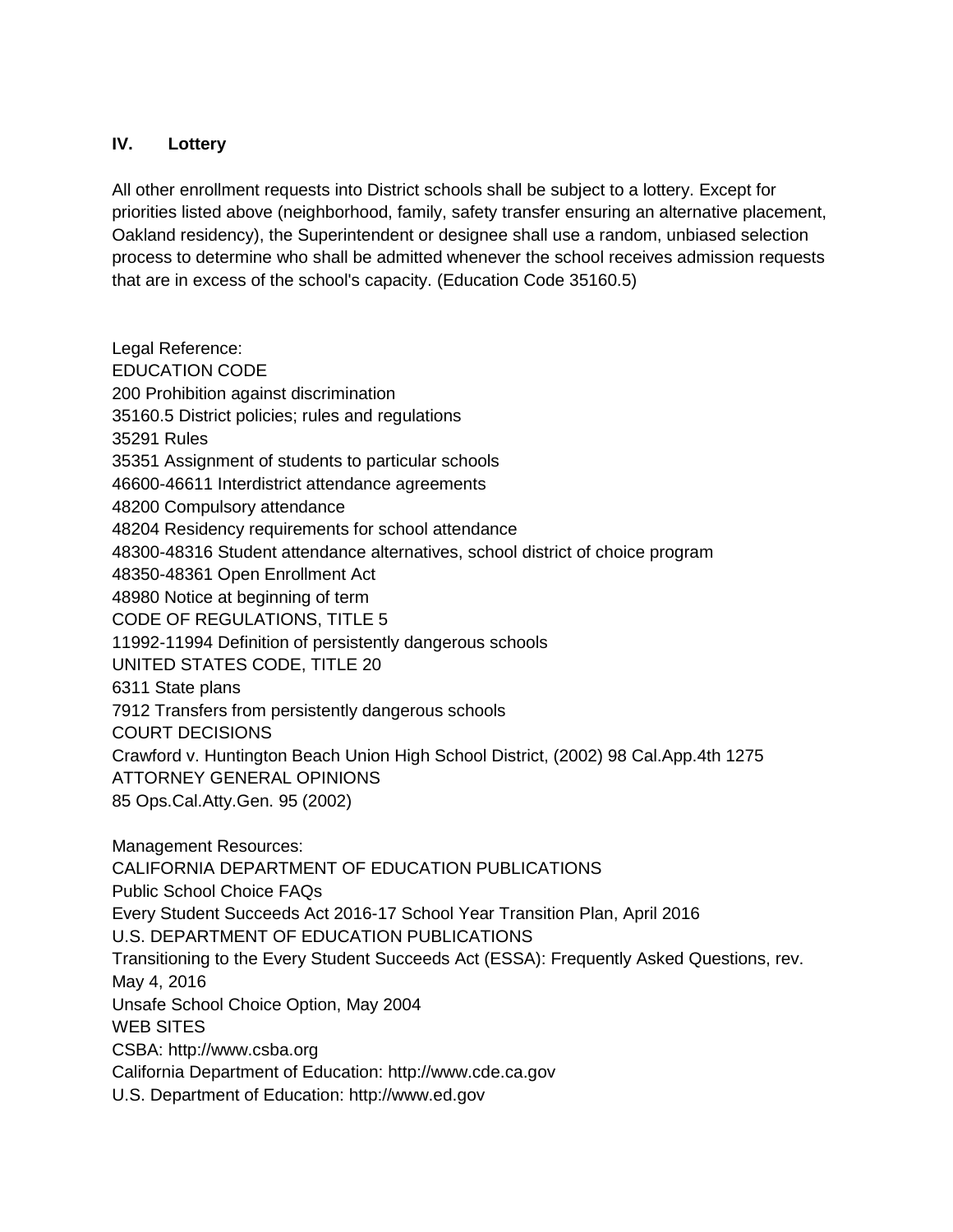(11/08 3/11) 7/16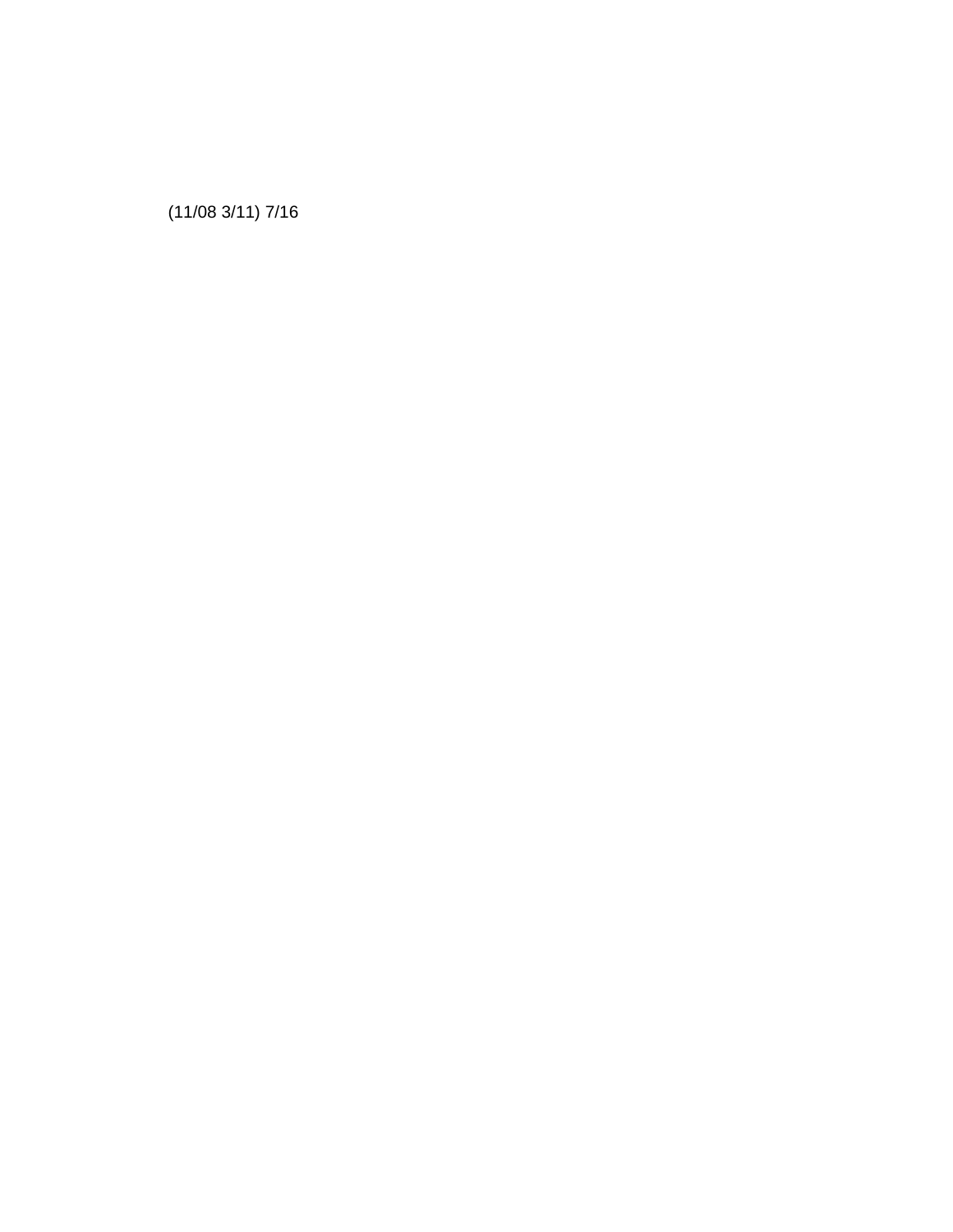### **OAKLAND UNIFIED SCHOOL DISTRICT Draft for Discussion Purposes** Board Policy

BP 5116.1 Students

Intradistrict **I. Open Enrollment**

The Governing Board desires to provide enrollment options that meet the diverse needs and interests of district students. District students and parents/guardians, while also maximizing the efficient use of District facilities. The Superintendent or designee shall establish procedures for the selection and transfer of students among district schools in accordance with law, Board policy, and administrative regulation. The Board shall annually review this policy. (Education Code 35160.5, 48980)

(cf. 5117 - Interdistrict Attendance) (cf. 5117.1 - Interdistrict Attendance (cf. 5117.2 - Alternative Interdistrict Attendance Program)

The Superintendent or designee shall calculate each school's capacity in a non-arbitrary manner using student enrollment and available space. (Education Code 35160.5) In order to ensure that priorities for enrollment in district schools are implemented in accordance with law, applications for Open Enrollment shall be submitted timely within the District's Open Enrollment Options window which is typically between early December and mid-January of the school year preceding the school year for which the transfer is requested and can be found on the District's website at<https://www.ousd.org/enroll> or by calling the District's Welcome Center at at 510-273- 1600.

The parents/guardians of any student who resides within district boundaries may apply to enroll their child in any district school, regardless of the location of residence within the district. (Education Code  $35160.5$ 

(cf. 5111.1 - District Residency)

(cf. 5111.11 - Residency of Stude

(cf. 5111.12 - Residency Based on Parent/Guardian Employment)

(cf. 5111.13 - Residency for Homeless Children)

The Board shall annually review this policy. (Education Code 35160.5, 48980)

Enrollment Priorities

Priority for attendance outside a student's attendance area shall be given as follows:

| Style Definition: Normal: Font: (Default) Arial, 11 pt,<br>Font color: Black, Line spacing: Multiple 1.15 li, Border:<br>Top: (No border), Bottom: (No border), Left: (No<br>border), Right: (No border), Between : (No border) |
|---------------------------------------------------------------------------------------------------------------------------------------------------------------------------------------------------------------------------------|
| Style Definition: Balloon Text: Font: (Default) Segoe UI,<br>9 pt, Font color: Black, Border: Top: (No border),<br>Bottom: (No border), Left: (No border), Right: (No<br>border), Between : (No border)                         |
| Formatted: Left: 1", Right: 1", Header distance from<br>edge: 0"                                                                                                                                                                |
| Formatted: Font: Arial, Not Bold                                                                                                                                                                                                |
| Formatted: Adjust space between Latin and Asian text,<br>Adjust space between Asian text and numbers                                                                                                                            |
| Formatted: Font: Arial                                                                                                                                                                                                          |
| Formatted: Font: Arial                                                                                                                                                                                                          |
| Formatted: Adjust space between Latin and Asian text,<br>Adjust space between Asian text and numbers                                                                                                                            |
| Formatted: Font: Arial                                                                                                                                                                                                          |
| <b>Formatted: Font: Arial, Not Bold</b>                                                                                                                                                                                         |
| Formatted: Font: Arial                                                                                                                                                                                                          |
| <b>Formatted:</b> Font: Arial. Bold                                                                                                                                                                                             |
| <b>Formatted:</b> Font: Arial. Bold                                                                                                                                                                                             |
| Formatted: Font: Arial                                                                                                                                                                                                          |
| Formatted: Font: Arial                                                                                                                                                                                                          |
| Formatted: Font: Arial                                                                                                                                                                                                          |
| Formatted: Font: Arial                                                                                                                                                                                                          |
| <b>Formatted:</b> Font: Arial, Bold                                                                                                                                                                                             |
| Formatted: Adjust space between Latin and Asian text,<br>Adjust space between Asian text and numbers                                                                                                                            |
| Formatted: Font: Arial                                                                                                                                                                                                          |
|                                                                                                                                                                                                                                 |

**Formatted:** Font: Arial **Formatted:** Font: Arial

**Formatted:** Adjust space between Latin and Asian text, Adjust space between Asian text and numbers **Formatted:** Font: Arial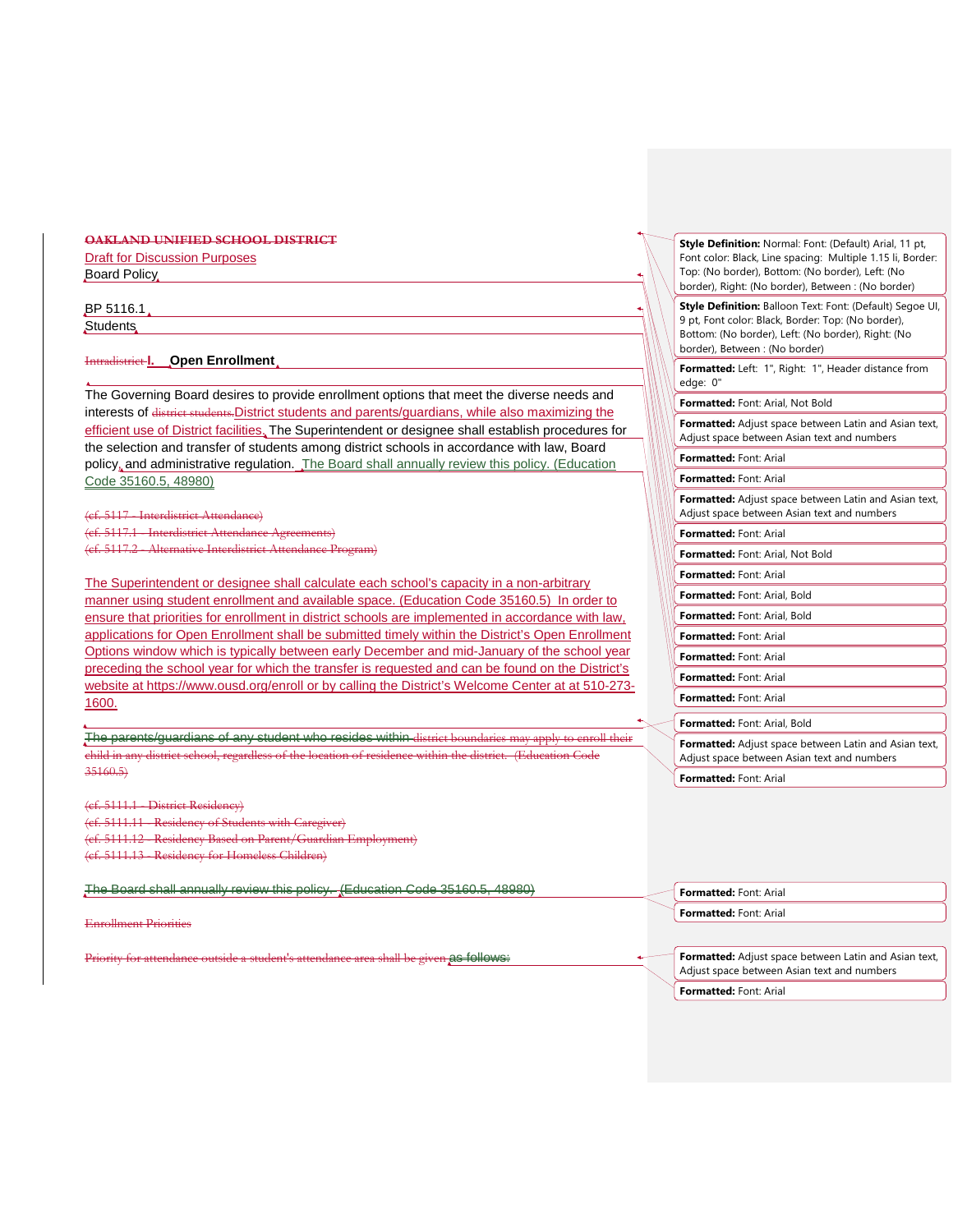1. If a district school receiving Title I funds is identified for program improvement, corrective action or returing, all students enrolled in that school shall be provided an option to transfer to another district school. (20 USC 6316)

(cf. 0420.4 - Charter Schools) (ef. 0520.2 - Title I Program Im (cf. 6171 - Title I Programs)

2. Beginning in the 2003-04 school year, if while on school grounds a student becomes a victim of a nt criminal offense, as defined by the State Board of Education, or attends a school designated by the  $\overline{\text{a}$  Department of Education as persistently dangerous, he/she shall be provided an district school. (20 USC 7912) 5 CCR 11992

(cf. 0450 - Comprehensive Safety Plan)

3. Priority shall be given to siblings of students already in attendance in that school.

Hiving in attendance areas options are identified for program improvement, corrective action or restructuring.

For all other applications for enrollment outside a school's attendance area, the Superintendent or designee shall use a random, unbiased selection process to determine who shall be admitted whenever a school of the school's capacity. (Education Code 35160.5)

Enrollment decisions shall not be based on a student's academic or athletic performance, except that existing entrance criteria for specialized schools or programs may be used provided that the criteria are uniformly applied to all applicants. Academic performance may be used to determine eligibility for, or placement in, programs for gifted and talented students. (Education Code 35160.5)

(cf. 6172 - Gifted and Talented Student Program)

#### **II. Neighborhood School Priority**

Attendance boundaries are established by the Governing Board. A family's permanent residence falls within the geographic boundaries of an elementary, middle and high school within the District, and these schools are referred to as the "neighborhood schools" for that location. The neighborhood schools for a particular residential address can be found at https://www.ousd.org/schoolfinder or by calling the District's Welcome Center at 510-273-1600. No student currently residing within a school's attendance area shall be displaced from his or her

**Formatted:** Font: Arial

**Formatted:** Adjust space between Latin and Asian text, Adjust space between Asian text and numbers

**Formatted:** Adjust space between Latin and Asian text, Adjust space between Asian text and numbers

**Formatted:** Font: Arial

**Formatted:** Font: Arial **Formatted:** Font: Arial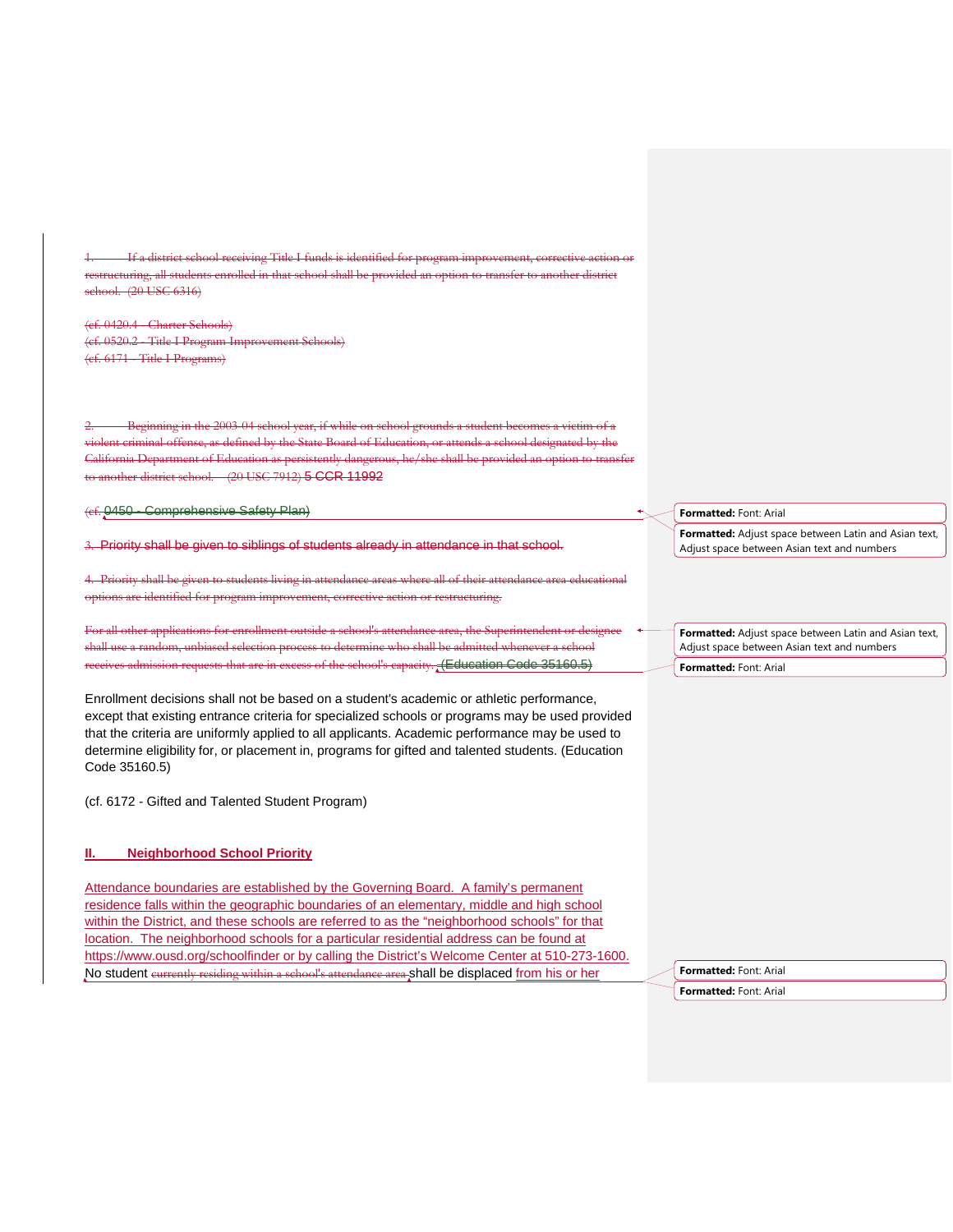| neighborhood school by another student transferring from outside the neighborhood school/                                                                                                                                                                                                                                                                                                                                                                                                                                                                                                                       | Formatted: Font: Arial                                                                               |
|-----------------------------------------------------------------------------------------------------------------------------------------------------------------------------------------------------------------------------------------------------------------------------------------------------------------------------------------------------------------------------------------------------------------------------------------------------------------------------------------------------------------------------------------------------------------------------------------------------------------|------------------------------------------------------------------------------------------------------|
| attendance boundary area. (Education Code 35160.5)                                                                                                                                                                                                                                                                                                                                                                                                                                                                                                                                                              | Formatted: Font: Arial                                                                               |
| (cf. 5116 - School Attendance Boundaries)                                                                                                                                                                                                                                                                                                                                                                                                                                                                                                                                                                       | Formatted: Font: Arial                                                                               |
| <b>Intra-District Transfers Outside Neighborhood Schools</b><br>Ш.                                                                                                                                                                                                                                                                                                                                                                                                                                                                                                                                              | Formatted: Adjust space between Latin and Asian text,<br>Adjust space between Asian text and numbers |
|                                                                                                                                                                                                                                                                                                                                                                                                                                                                                                                                                                                                                 | Formatted: Font: Arial                                                                               |
| The parents/guardians of any student who resides within District boundaries may apply to enroll                                                                                                                                                                                                                                                                                                                                                                                                                                                                                                                 | Formatted: Font: Arial, Bold                                                                         |
| their child in any District school, regardless of which schools are identified as their<br>"neighborhood schools" or the location of their residence within the district. (Education Code                                                                                                                                                                                                                                                                                                                                                                                                                       | Formatted: Adjust space between Latin and Asian text,<br>Adjust space between Asian text and numbers |
| 35160.5) The Superintendent or designee shall grant priority to any District student to attend                                                                                                                                                                                                                                                                                                                                                                                                                                                                                                                  | <b>Formatted: Font: Arial</b>                                                                        |
| another District school outside of his/her attendance area as follows:                                                                                                                                                                                                                                                                                                                                                                                                                                                                                                                                          | Formatted: Font: Arial                                                                               |
| A. FAMILY PRIORITIES<br>In recognition of the Governing Board's stated policy goal of keeping families and                                                                                                                                                                                                                                                                                                                                                                                                                                                                                                      | Formatted: Adjust space between Latin and Asian text,                                                |
| siblings together, siblings of students who are enrolled in the school and who will be enrolled in                                                                                                                                                                                                                                                                                                                                                                                                                                                                                                              | Adjust space between Asian text and numbers                                                          |
| the school concurrently with their sibling in the same school the following year(Education                                                                                                                                                                                                                                                                                                                                                                                                                                                                                                                      | Formatted: Font: Arial                                                                               |
| Code 35160.5)<br>Any student whose parent/guardian is assigned to aschool, school physically adjacent or<br>school on the same campus as his/her primary place of employment<br>В.<br><b>SAFETY TRANSFERS</b><br>These priorities ensure that students may transfer out of their neighborhood school to a different<br>District-school under the circumstances listed below. Although a family's school preferences<br>will be considered in selecting a school, these priorities do not guarantee a particular school.<br>Any student enrolled in a district school designated by the California Department of | Formatted: Adjust space between Latin and Asian text,                                                |
| Education as "persistently dangerous" (20 USC 7912; 5 CCR 11992) (cf. 0450 - Comprehensive<br><b>Safety Plan)</b>                                                                                                                                                                                                                                                                                                                                                                                                                                                                                               | Adjust space between Asian text and numbers                                                          |
| Enrollment Priorities - Exception - School Year 2008-09                                                                                                                                                                                                                                                                                                                                                                                                                                                                                                                                                         | Formatted: Font: Arial                                                                               |
| For the 2008-09 school year, all families within any District overcrowded attendance area not<br>placed at their home school will be redirected through the District Open Enrollment process to<br>their next closest neighborhood school. (Board Resolution 0708-0135, 12/19/2007)                                                                                                                                                                                                                                                                                                                             |                                                                                                      |
| <b>Transportation</b>                                                                                                                                                                                                                                                                                                                                                                                                                                                                                                                                                                                           |                                                                                                      |
| Except as required by 20 USC 6316, for transfers out of Title I program improvement schools, the district<br>shall not be obligated to provide transportation for students who attend school outside their attendance area.                                                                                                                                                                                                                                                                                                                                                                                     |                                                                                                      |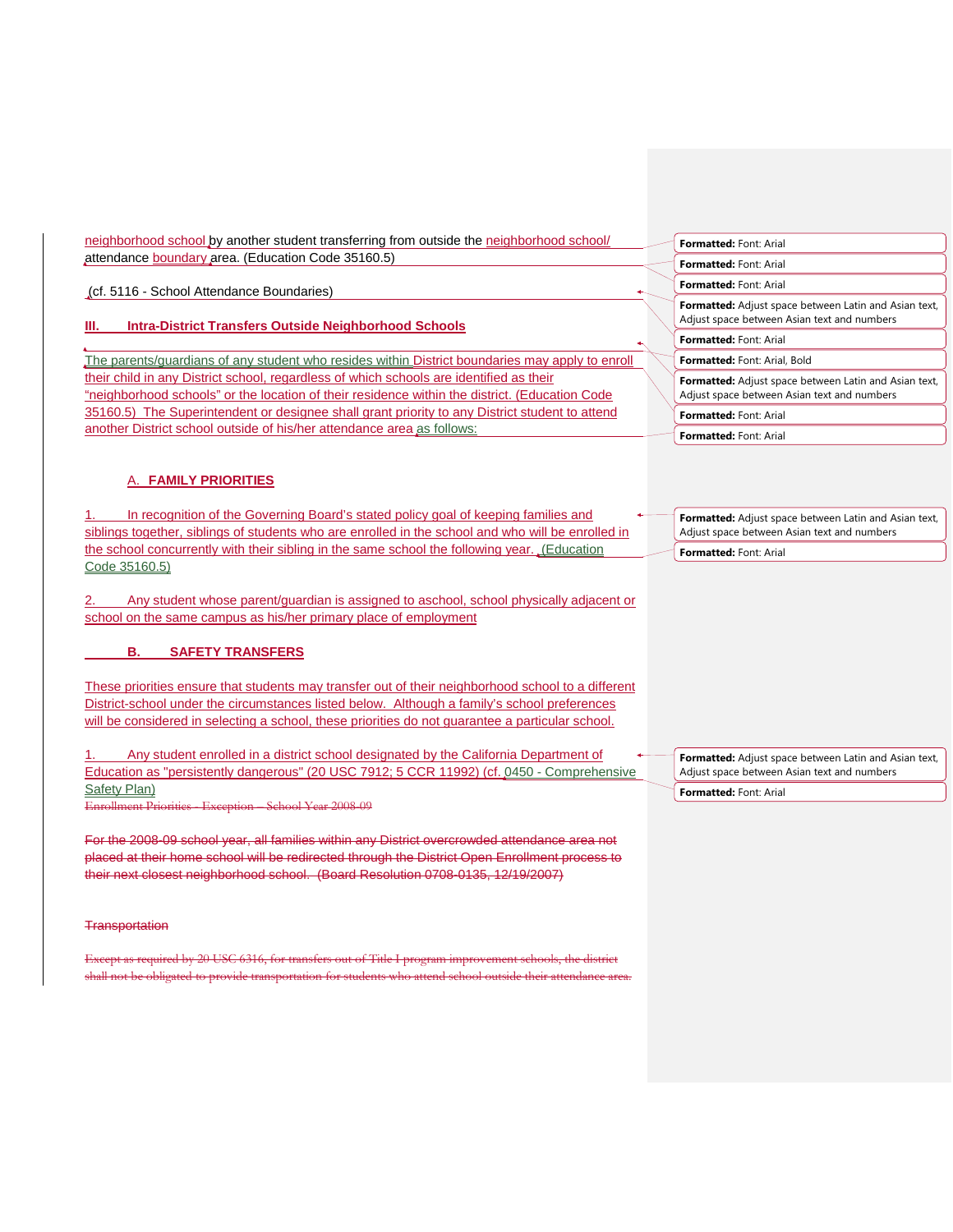However, upon request, the Superintendent or designee may authorize transportation contingent upon available space and funds. Priority for any such transportation shall be based on demonstrated financial need.

### (cf. 3250 - Transportation Fees)

### (cf. 3540 - Transportation)

2. Any student who is a victim of a violent crime while on school grounds (20 USC 7912) Upon a finding that special circumstances exist that might be harmful or dangerous to the student in the current attendance area. Special circumstances include, but are not limited to, threats of bodily harm or threats to the emotional stability of the student. Any such student may transfer to a district school that is at capacity and otherwise closed to transfers. To grant priority under these circumstances, the Superintendent or designee must have received either: (Education Code 35160.5) (a.) A written statement from a representative of an appropriate state or local agency, including, but not necessarily limited to, a law enforcement official, social worker, or a properly licensed or registered professional such as a psychiatrist, psychologist, or marriage and family therapist or (b.) A court order, including a temporary restraining order and injunction

#### **C. Prioritization In High-Demand Schools**

In some circumstances, the number of students seeking to enroll in a school will exceed the available space in the school. Students with a parent/guardian with a permanent residence within the City of Oakland shall have priority over non-residents.

#### **IV. Lottery**

All other enrollment requests into District schools shall be subject to a lottery. Except for priorities listed above (neighborhood, family, safety transfer ensuring an alternative placement, Oakland residency), the Superintendent or designee shall use a random, unbiased selection process to determine who shall be admitted whenever the school receives admission requests that are in excess of the school's capacity. (Education Code 35160.5)

Legal Reference: EDUCATION CODE 200 Prohibition against discrimination 35160.5 District policies; rules and regulations 35291 -Rules 35351 Assignment of students to particular schools 46600-46611 Interdistrict attendance agreements 48200 Compulsory attendance 48204 Residency requirements for school attendance 48300-48316 Student attendance alternatives, school district of choice program 48350-48361 Open Enrollment Act

**Formatted:** Font: Arial

**Formatted:** Adjust space between Latin and Asian text, Adjust space between Asian text and numbers

**Formatted:** Font: Arial

**Formatted:** Adjust space between Latin and Asian text, Adjust space between Asian text and numbers

**Formatted:** Font: Arial

**Formatted:** Font: Arial

**Formatted:** Font: Arial